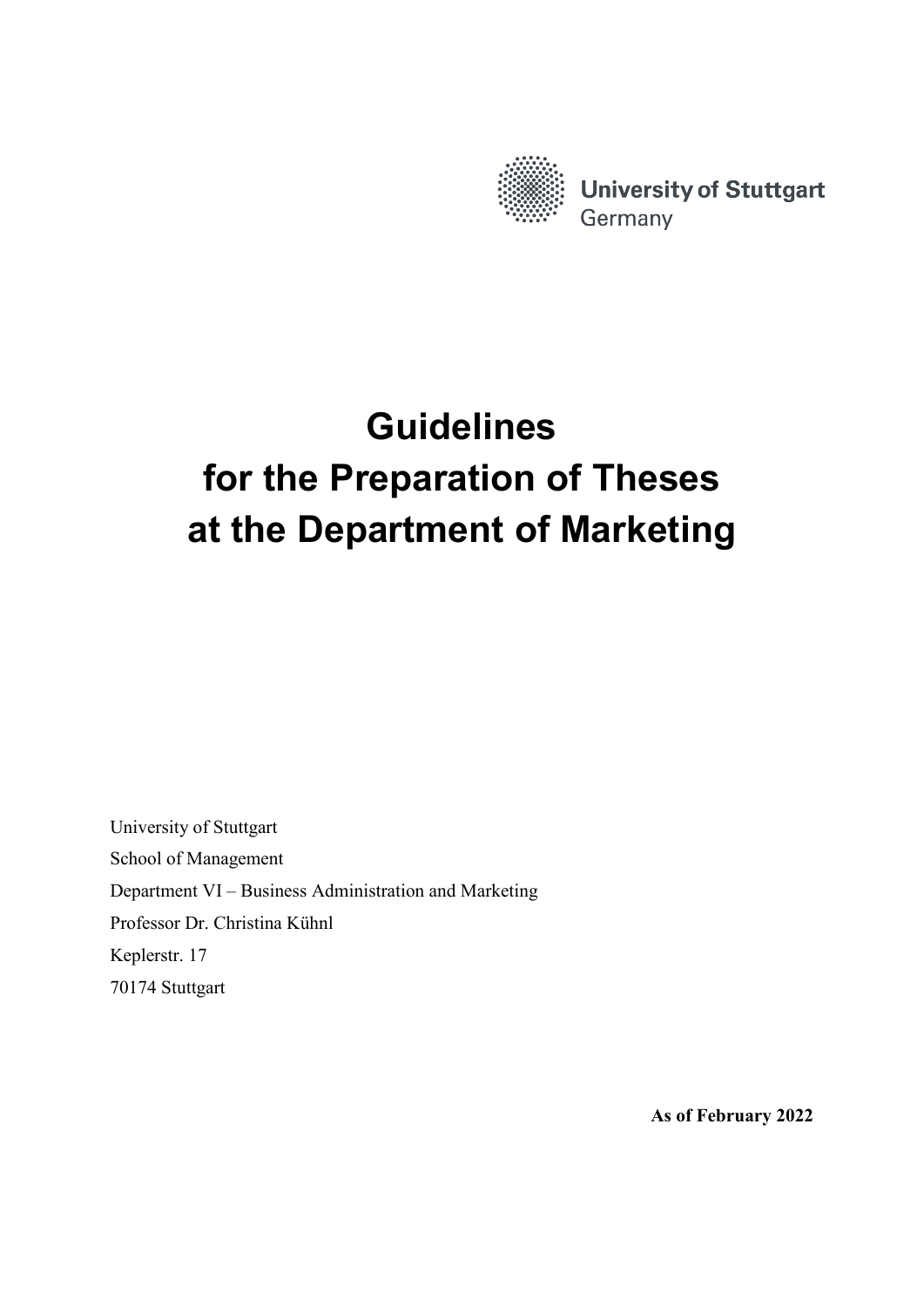# **Table of Contents**

| 1               |  |
|-----------------|--|
| $\overline{2}$  |  |
| $\overline{3}$  |  |
| $\overline{4}$  |  |
| 5 <sup>5</sup>  |  |
| 6               |  |
| $7\overline{ }$ |  |
| 8               |  |
| 9               |  |
| 10              |  |
| 11              |  |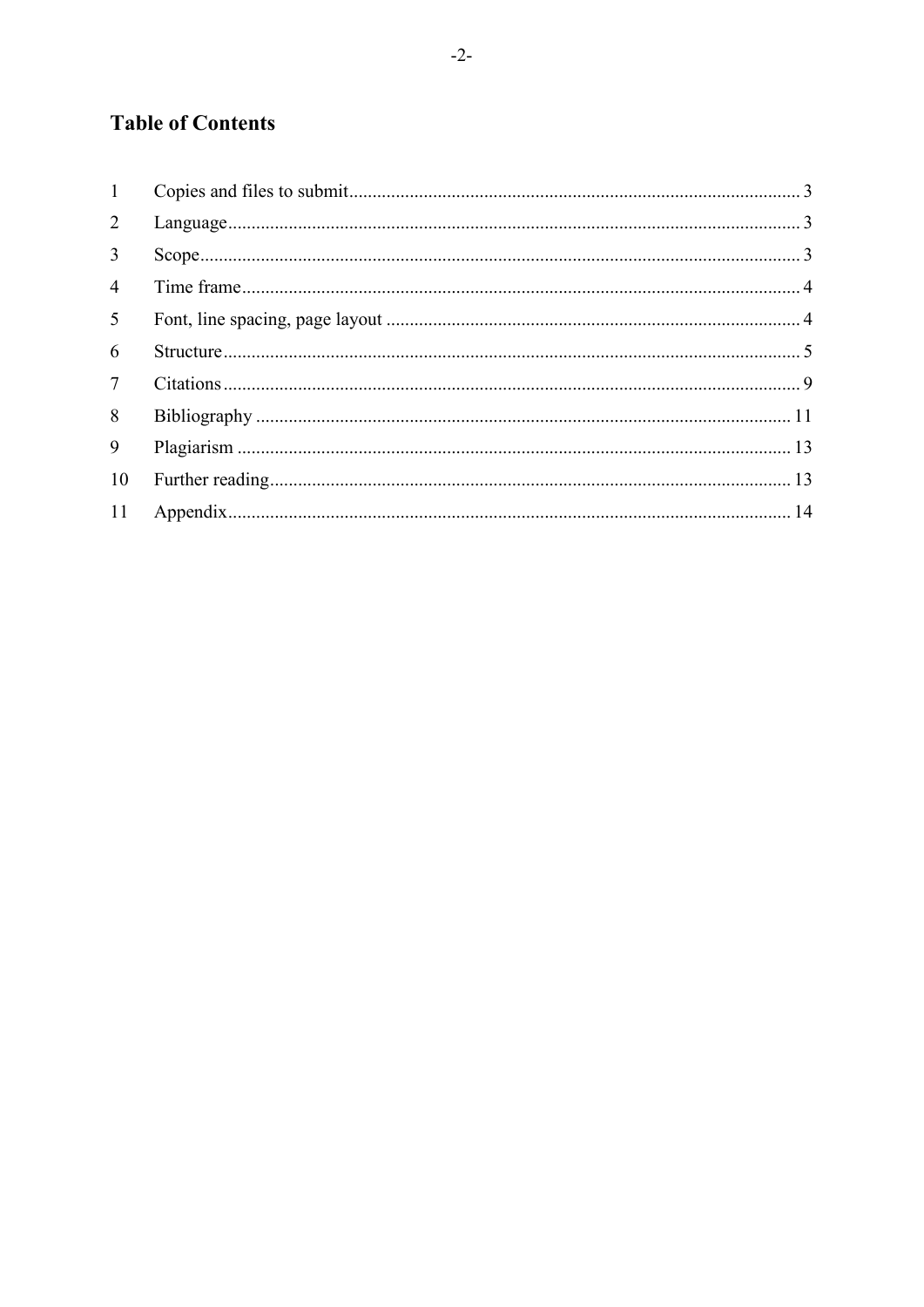# <span id="page-2-0"></span>**1 Copies and files to submit**

One printed copy of the bachelor, master or diploma thesis is to be handed in to the department's administrative office or the supervisor. The thesis should be printed one-sided and have a thermal binding.

Additionally, all written theses (and data sets in case of empirical theses) should be sent to the supervisor via e-mail as both a MS Word file (a regular and an anonymous copy to check for plagiarism) and a PDF file. The e-mail has to contain the entire paper as a single, complete file (cover sheet, table of contents, text, appendix). The anonymous MS Word file should not contain any personal data (e.g. name, address or student ID). If such a copy is not submitted, our department cannot guarantee an anonymous check for plagiarism.

**Exception due to Covid-19:** Theses and term papers may currently be submitted by post. Please note that the postmark determines whether your thesis arrived in time.

In case of an empirical quantitative thesis, the collected data set has to be handed in in SPSS or Excel format for Windows in addition to the hard copy and the MS Word and PDF file. In case of an empirical qualitative thesis, transcripts or summaries of the interviews have to be handed in as well. Corresponding data sets (e.g. surveys) also have to be submitted.

# <span id="page-2-1"></span>**2 Language**

All papers can be written in either German or English unless otherwise specified.

# <span id="page-2-2"></span>**3 Scope**

For seminar papers, bachelor, master and diploma theses, the following scope is recommended per person (excluding tables of contents, figures, tables and appendices):

- Seminar paper for bachelor students: 10-12 pages
- Project study for bachelor students: project report (3 to 4 pages) and PowerPoint presentation
- Bachelor thesis: approx. 30-35 pages
- Seminar paper for master students: 12-14 pages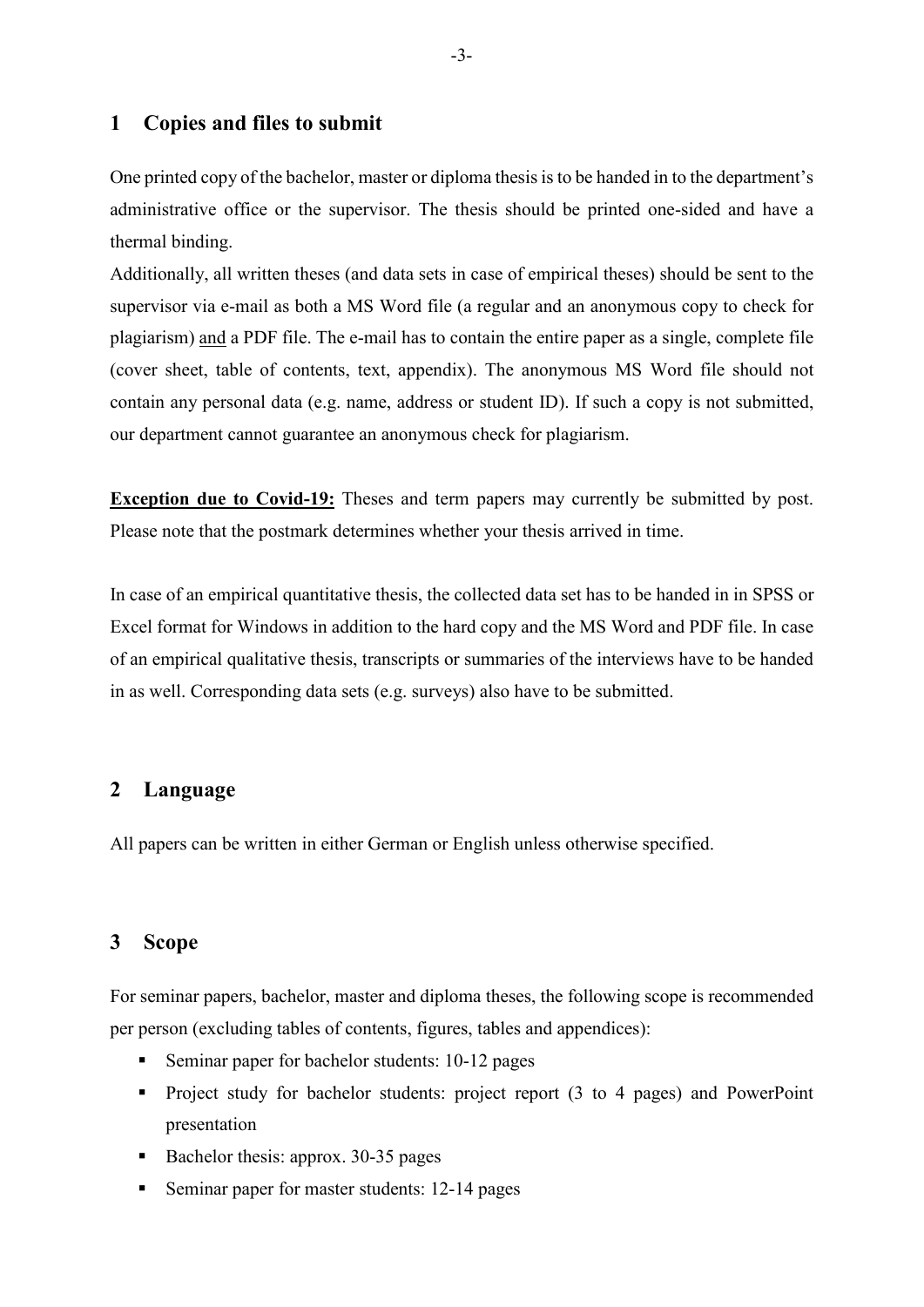- Student Research Paper (Technology Management): 15-20 pages
- Master / diploma thesis: approx. 60 pages (roughly 35 for a paper-based thesis)

Exceeding or falling short of the scope by more than 10% is prohibited and will lead to a lower grade.

In case of group seminar papers or theses, a contribution statement has to be included alongside the statutory declaration. The statement should contain a table which shows the students' respective contributions to the individual chapters to facilitate individual grades (see Appendix 11.4).

# <span id="page-3-0"></span>**4 Time frame**

For seminar papers, bachelor, master and diploma theses, the following time frames are envisaged:

- **Seminar paper for bachelor students: 6 weeks**
- **Project study for bachelor students: 6 weeks**
- $\blacksquare$  Bachelor thesis: 12 weeks
- Seminar paper for master students: 8 weeks
- Student Research Paper (Technology Management): 24 weeks
- Master / diploma thesis: 16 weeks (pre-2015 exam regulations) or 20 weeks (post-2015 exam regulations)

In case you cannot observe the deadline for your thesis due to illness, please submit a doctor's note without delay. The doctor's note will be examined on a case by case basis and may lead to an extension of the deadline.

# <span id="page-3-1"></span>**5 Font, line spacing, page layout**

- Font type: "Times New Roman"
- $\blacksquare$  Font size
	- o Text, table of contents etc.: 12 points
	- o Footnotes: 10 points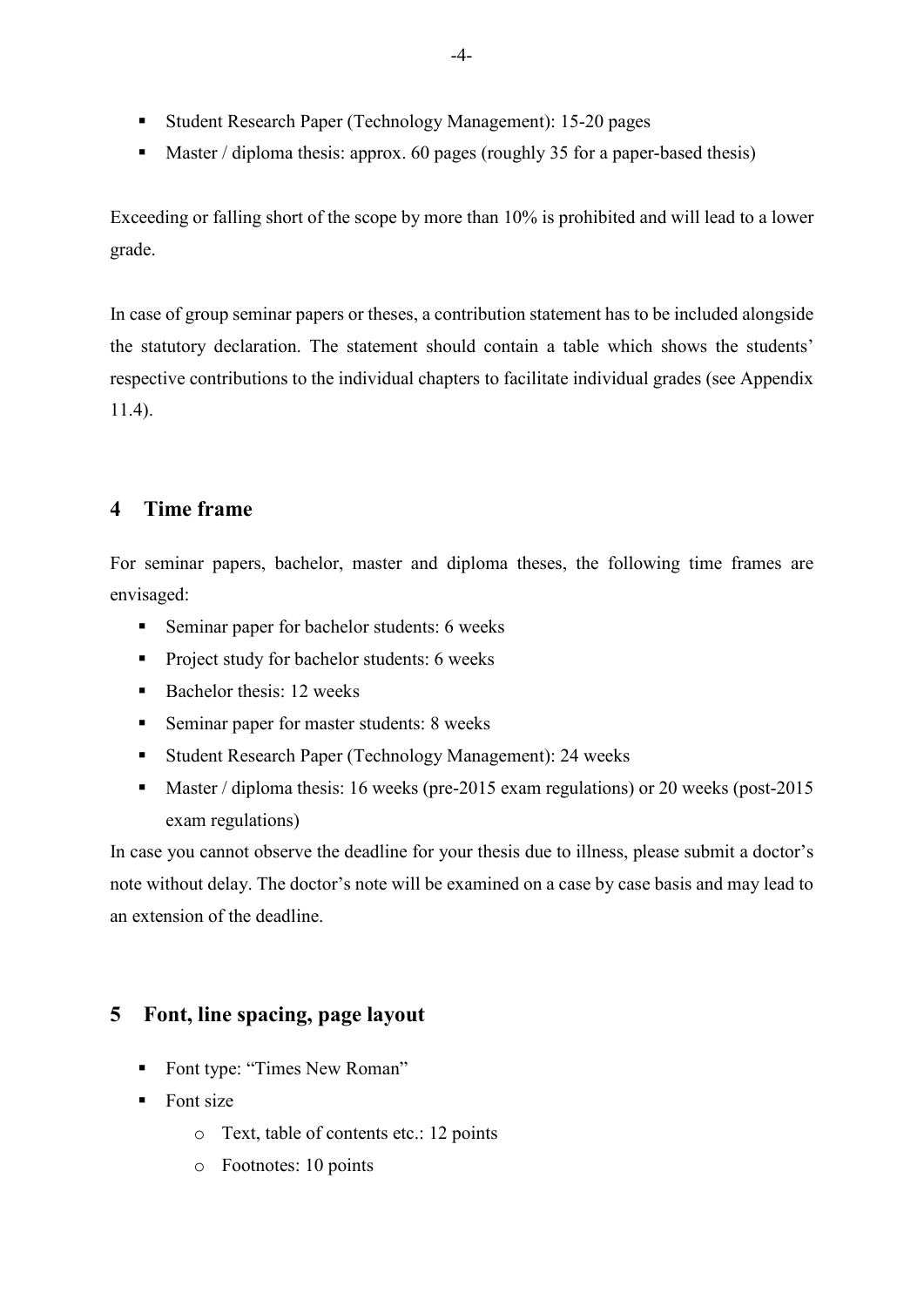- o Chapter and paragraph headers: at least 12 points, font sizes can be staggered to better visualize the structure
- o Figures and tables: at least 10 points
- **Formatting: full justification**
- Line spacing:
	- o Thesis (text, table of contents etc.): 1.5-spaced
	- o Footnotes: single-spaced
- **Paragraph indentions and spacing are to be set to 0 points.**
- **Paragraphs should be separated visually by an extra line. A paragraph corresponds to** one train of thought. Paragraphs have to be formatted in justification and need to consist of at least two sentences.
- Format: DIN A4; margins: top: 2.5 cm; bottom: 2.0 cm; left: 2.5 cm; right: 2.5 cm

# <span id="page-4-0"></span>**6 Structure**

The following structure is to be observed:

- 1. Title page
- 2. Lock flag *(if applicable)*
- 3. Abstract in German or English *(optional)*
- 4. Table of Contents
- 5. List of Figures *(if applicable)*
- 6. List of Tables *(if applicable)*
- 7. List of Abbreviations *(if applicable)*
- 8. Main Body of the Text
- 9. Bibliography
- 10. Appendix
- 11. Statutory Declaration
- 12. Contribution Statement *(if applicable)*

# **6.1 Title page**

A template for the title page is provided in the appendix.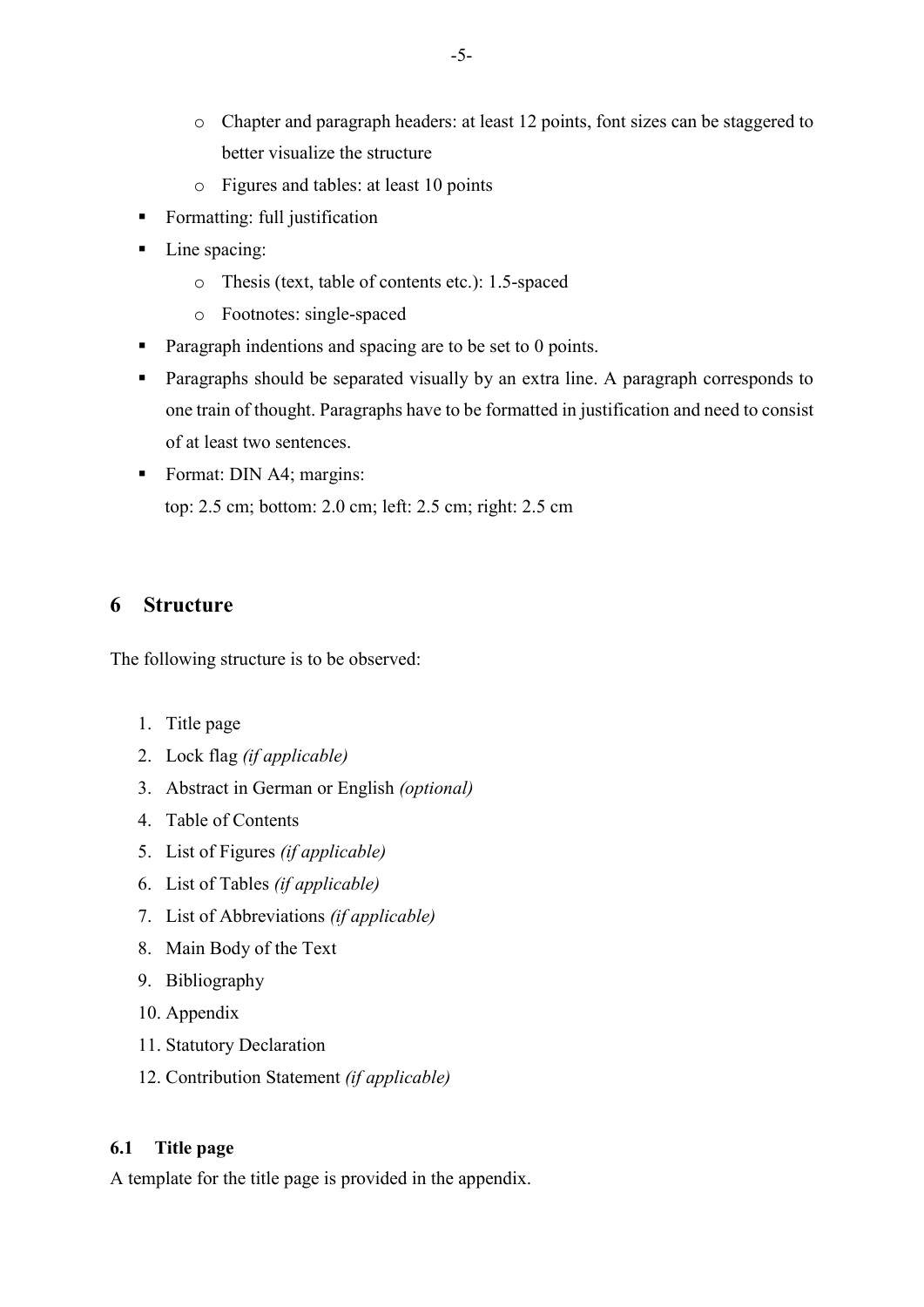#### **6.2 Lock flag**

When papers are written in cooperation with a company, cooperation partners may request a nondisclosure agreement. In that case a lock flag, based to the following text, should be included in the thesis.

"The following seminar paper / bachelor / master / diploma thesis / project study / student research paper contains confidential information. As a result, it cannot be made accessible to the public. In order to fulfill this requirement, the following lock flag has to be complied with: this seminar paper / bachelor / master / diploma thesis / project study / student research paper has been written for internal purposes of company xyz. As a result, the publication of this thesis in any form requires explicit approval by company xyz. In accordance with the examination regulations necessary to graduate from the University of Stuttgart, one copy of the thesis will be kept under wraps at the supervising department. The thesis will not be made accessible to third parties."

#### **6.3 Abstract**

The abstract offers a short but comprehensive summary of your paper's contents. The following aspects should be included to provide readers an overview of your research: research topic, research questions, sample, the methods applied, results, data analysis and conclusions. Possible implications and future research questions may also be described. Your abstract should consist of a single paragraph of double-spaced text. The abstract should not be longer than 250 words or one page. It should contain no figures, tables or sources. The abstract is generally written in English, a German abstract is, however, possible. The abstract should be on a separate page in between the title page and the table of contents.

#### **6.4 Table of contents and structure**

The structure has to be carried out in numerical order based on the gradation principle. Each substructure should contain at least two bullet points. The chapters and paragraphs have to be balanced and accurately separated. The length of a paragraph should reflect its contribution to answering the research questions of the paper. Do not number the list of tables, figures etc.

The pages of the list of figures, list of tables and list of abbreviations and the pages of the table of contents should be consecutively numbered with Roman numerals starting with numeral I.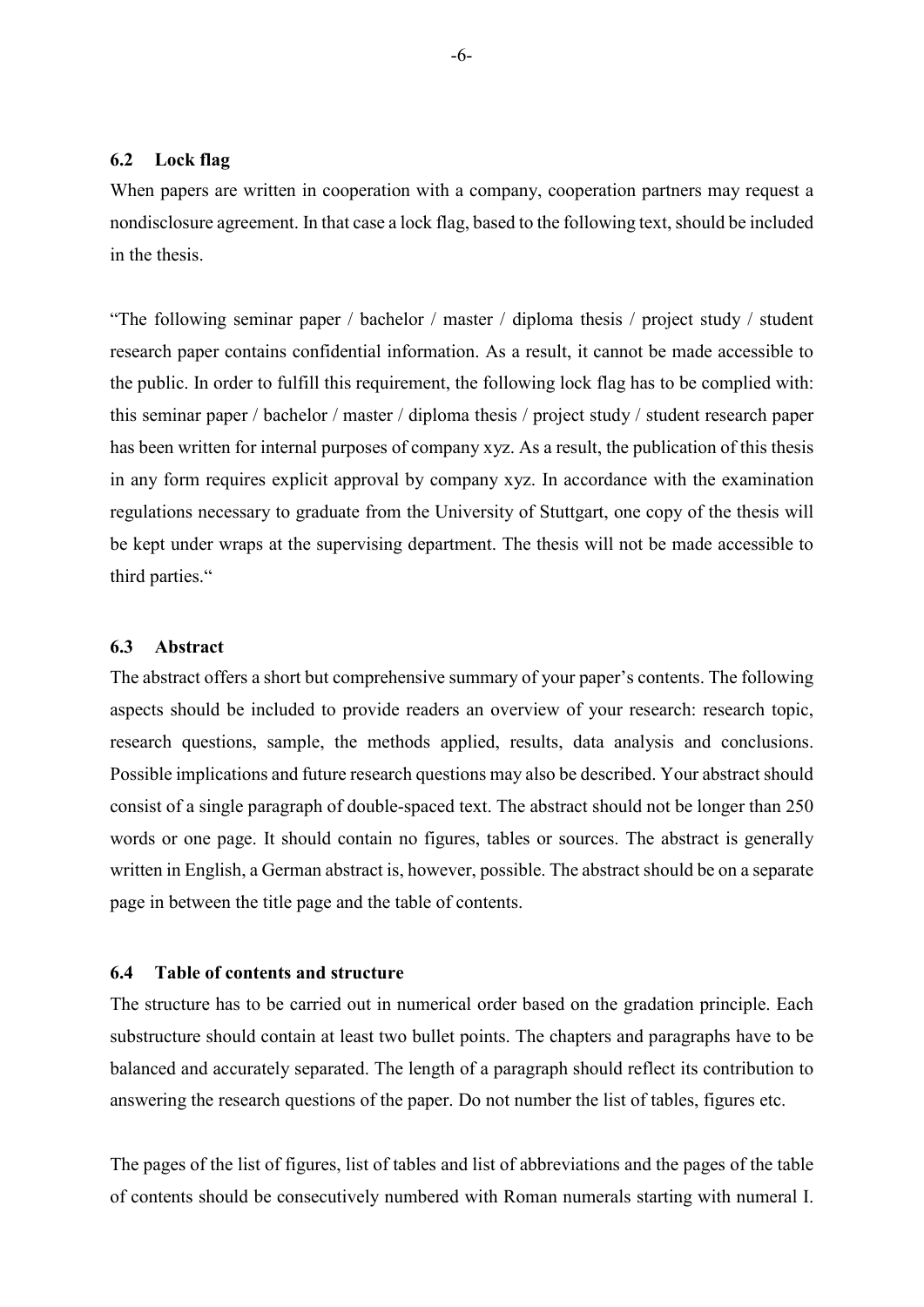A list of abbreviations is only required if abbreviations that aren't listed in the Oxford English Dictionary are used.

The pages of the main body of the text as well as the appendix, bibliography and statutory declaration should be numbered with Arabic numerals. The text begins on page 1. Figure 1 shows a simplified version of a table of contents.

#### **Inhaltsverzeichnis**

| 1                     |  |  |  |  |  |  |  |  |
|-----------------------|--|--|--|--|--|--|--|--|
| 11                    |  |  |  |  |  |  |  |  |
| 1.2                   |  |  |  |  |  |  |  |  |
| 13                    |  |  |  |  |  |  |  |  |
| 2                     |  |  |  |  |  |  |  |  |
| $21 -$                |  |  |  |  |  |  |  |  |
| 2.1.1                 |  |  |  |  |  |  |  |  |
| 212                   |  |  |  |  |  |  |  |  |
| 2.1.3<br>$\mathbf{r}$ |  |  |  |  |  |  |  |  |
|                       |  |  |  |  |  |  |  |  |
| 2.2.1                 |  |  |  |  |  |  |  |  |
| 2.2.2<br>$\ddotsc$    |  |  |  |  |  |  |  |  |
| 2.2.3<br>$\sim$       |  |  |  |  |  |  |  |  |
| 3                     |  |  |  |  |  |  |  |  |
| 4<br>$\overline{a}$   |  |  |  |  |  |  |  |  |
| 5                     |  |  |  |  |  |  |  |  |
|                       |  |  |  |  |  |  |  |  |
|                       |  |  |  |  |  |  |  |  |
|                       |  |  |  |  |  |  |  |  |

 $\rm _{II}$ 

Figure 1: Illustration of a table of contents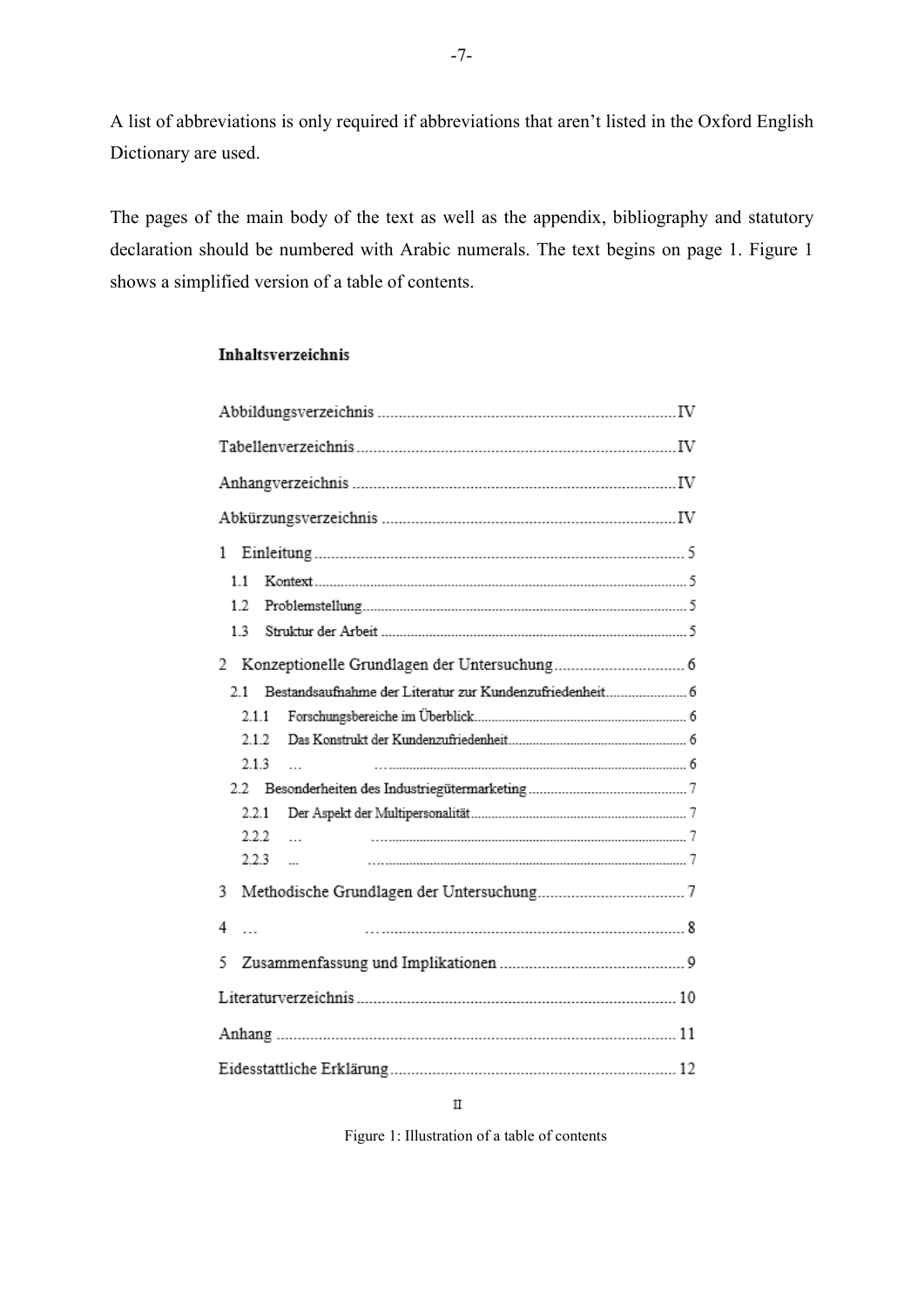#### **6.5 Lists of figures, tables, abbreviations and appendices**

Please avoid abbreviations wherever possible in the main body of the text. Common abbreviations (those listed in the Oxford English Dictionary) and those used only in footnotes or the bibliography should not be included in the list of abbreviations. Ambiguous or less common abbreviations should be included and clearly defined in a list of abbreviations. A list of abbreviations is superfluous if no more than three terms (including multiple mentions of each) are abbreviated. In this case, the first mention should consist of the term itself with the abbreviation in brackets.

**Example:** "An dieser Stelle sei noch erwähnt, dass gerade in den letzten Jahren in der Unternehmenspraxis die Begriffe Customer Relationship Management (CRM) und Customer Experience Management (CEM) sehr intensiv verwendet werden" (Homburg 2020, p. 564).

If your thesis contains more than three figures or tables in the main body of the text or more than three appendices, these are to be listed in the order of appearance in a list of figures, tables or appendices. Each list should be on a separate page. The titles of the figures, tables and appendices in the lists should be identical to those within the text; the lists should refer to the pages on which the figures / tables may be found.

#### **6.6 Figures and tables**

Figures and tables have to be numbered and carry a title. The numbering can be either consecutive or refer to the respective chapter.

#### **Examples:**

- **Figure 3-1: Overview of behavioral scientific theories** or:
- **Figure 12: Overview of behavioral scientific theories**

If figures and tables are adopted without modifications from another source, the source has to be listed as well. Figures and tables that were developed by the author should not be labeled with "own illustration". If figures and tables are presented in modified form, the original source has to be highlighted by adding the phrase "based on".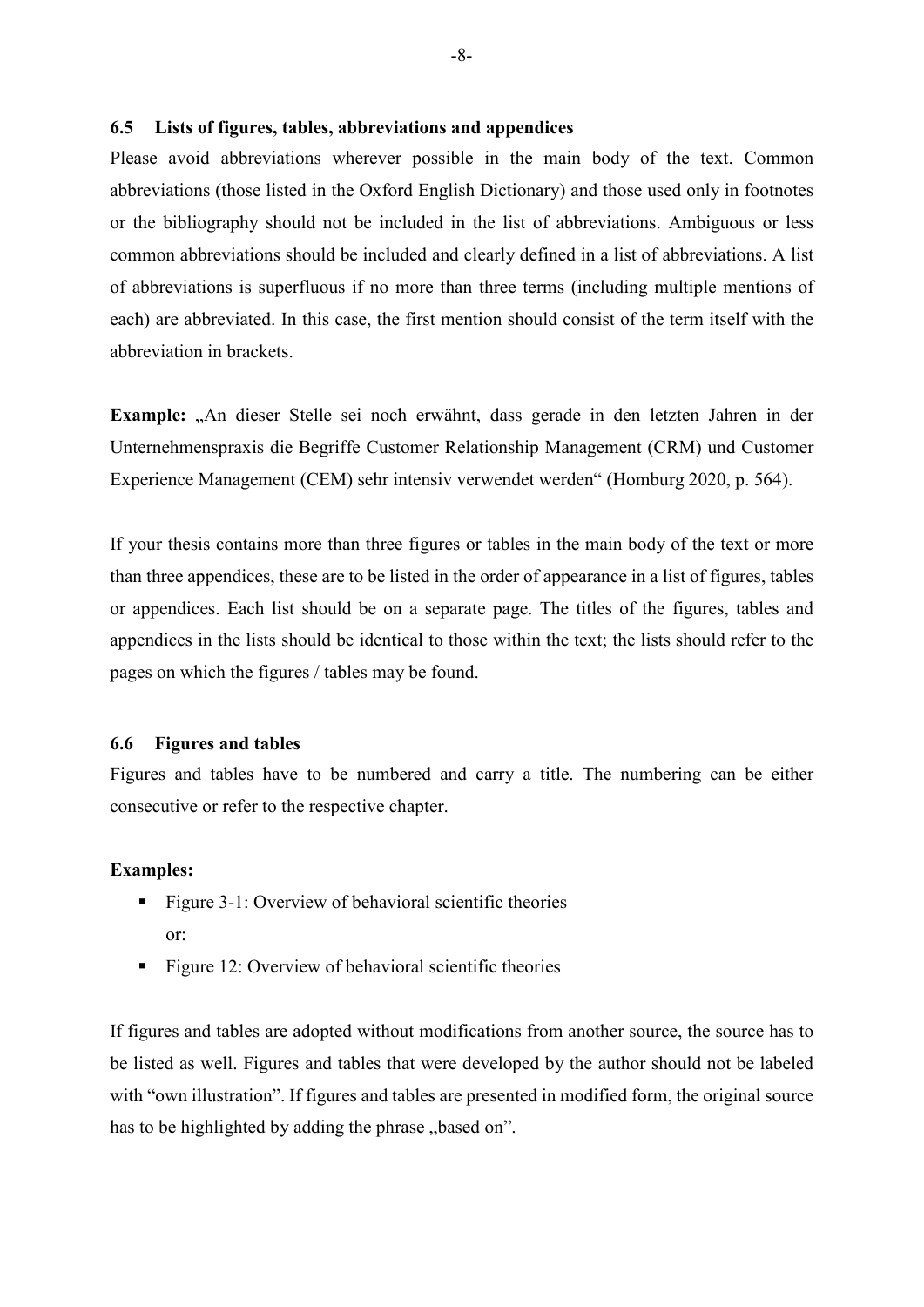If multiple empirical studies are discussed within the framework of the thesis, the preparation of an adequate literature table is recommended. Appendix 5 of this guideline exemplifies the composition of such tables.

Figures and tables have to be integrated into the text if they are related to it. They have to be referred to within the text. Extensive illustrations such as surveys, legal texts etc. should be included in the appendix instead of the main body of the text.

#### **6.7 Appendices**

Tables and figures, which are not absolutely necessary for understanding the thesis (e.g., extensive statistical analyses or surveys), may be included in the appendix in addition to being described and discussed in the text. The appendix, however, does not contain any further discussion of e.g. empirical results.

#### **6.8 Statutory declaration**

A statutory declaration has to be included in bachelor (§ 27 Sect. 8 of the exam regulations) and master theses (§ 24 Sect. 8 of the exam regulations) as well as seminar papers and project studies. A template is provided in the appendix.

# <span id="page-8-0"></span>**7 Citations**

Every citation has to be verifiable and ideas of others have to be clearly highlighted. Sources have to be indicated within the text. Do not use footnotes. The rules for citations are based on the regulations of the *Journal of Marketing*. You may use the Citavi templates "Journal of Marketing" for English theses or "Journal of Marketing (German)" for German theses.

#### **Examples:**

- The focus of the papers is the empirical determination of the impact of price promotions on end users (Gedenk 2002, pp. 21).
- It is very likely that a satisfied customer will choose the same supplier again (Fornell 1992, pp. 8; Herrmann 1995, p. 238).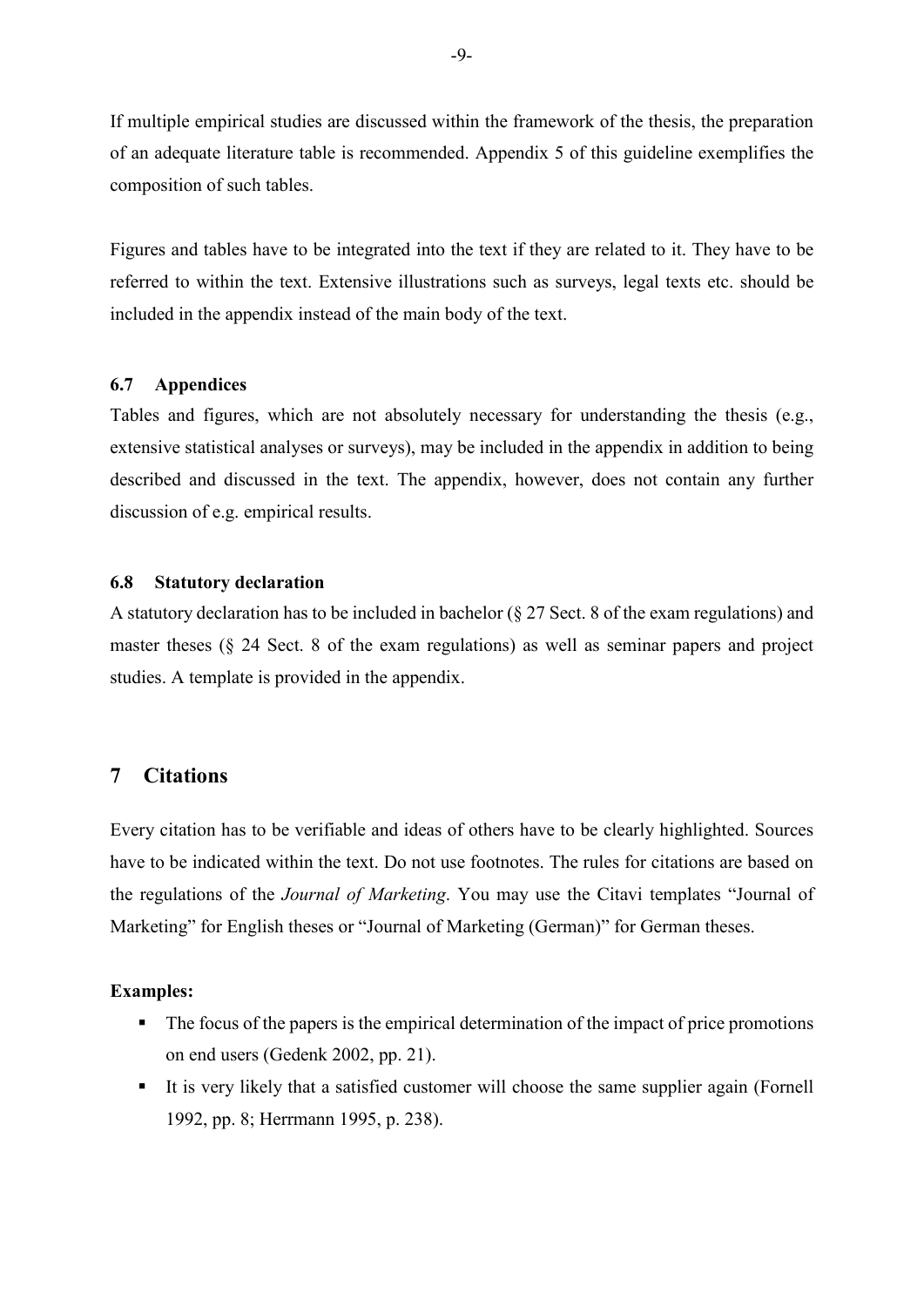This procedure has to be used if there are no more than three authors. In case of four or more authors, only the first author will be mentioned with the addition of "et al." The page number does not need to be indicated if one refers to the entire paper or article.

# **Examples:**

- *For two authors:* KI kann für drei strategische Entscheidungen genutzt werden: Segmentierung, Targeting und Positionierung (Huang and Rust 2020, p. 34).
- **For three authors:** Customer Experience Management wurde als ein übergeordnetes Konstrukt konzeptualisiert, das kulturelle Einstellungen zu CEs, strategische Richtungen für die Gestaltung von CEs und Unternehmensfähigkeiten für die kontinuierliche Erneuerung von CEs beinhaltet (Homburg, Jozic, and Kuehnl 2017).
- *For more than three authors:* KI kann entlang drei Dimensionen untersucht werden: dem Grad der Intelligenz, der Art der Aufgabe und ob die KI in einen Roboter eingebettet ist (Davenport et al. 2020).

Literal citations have to be labeled with quotation marks. Page references are mandatory for printed texts.

#### **Example:**

 "It is recommendable to complement conjoint analysis with other methods (e.g. expert interviews, price experiments, direct customer surveys) when determining pricedemand functions" (Homburg 2012, p. 685).

Omissions in citations have to be indicated by three consecutive dots (…). Additions have to be put in square brackets [ ].

#### **Examples:**

- $\blacksquare$  "It is recommendable to complement conjoint analysis with other methods  $(...)$  when determining price-demand functions" (Homburg 2012, p. 685).
- $\blacksquare$  "It is recommendable to complement conjoint analysis with other methods (e.g. expert interviews, price experiments, direct customer surveys) when [empirically] determining price-demand functions" (Homburg 2012, p. 685).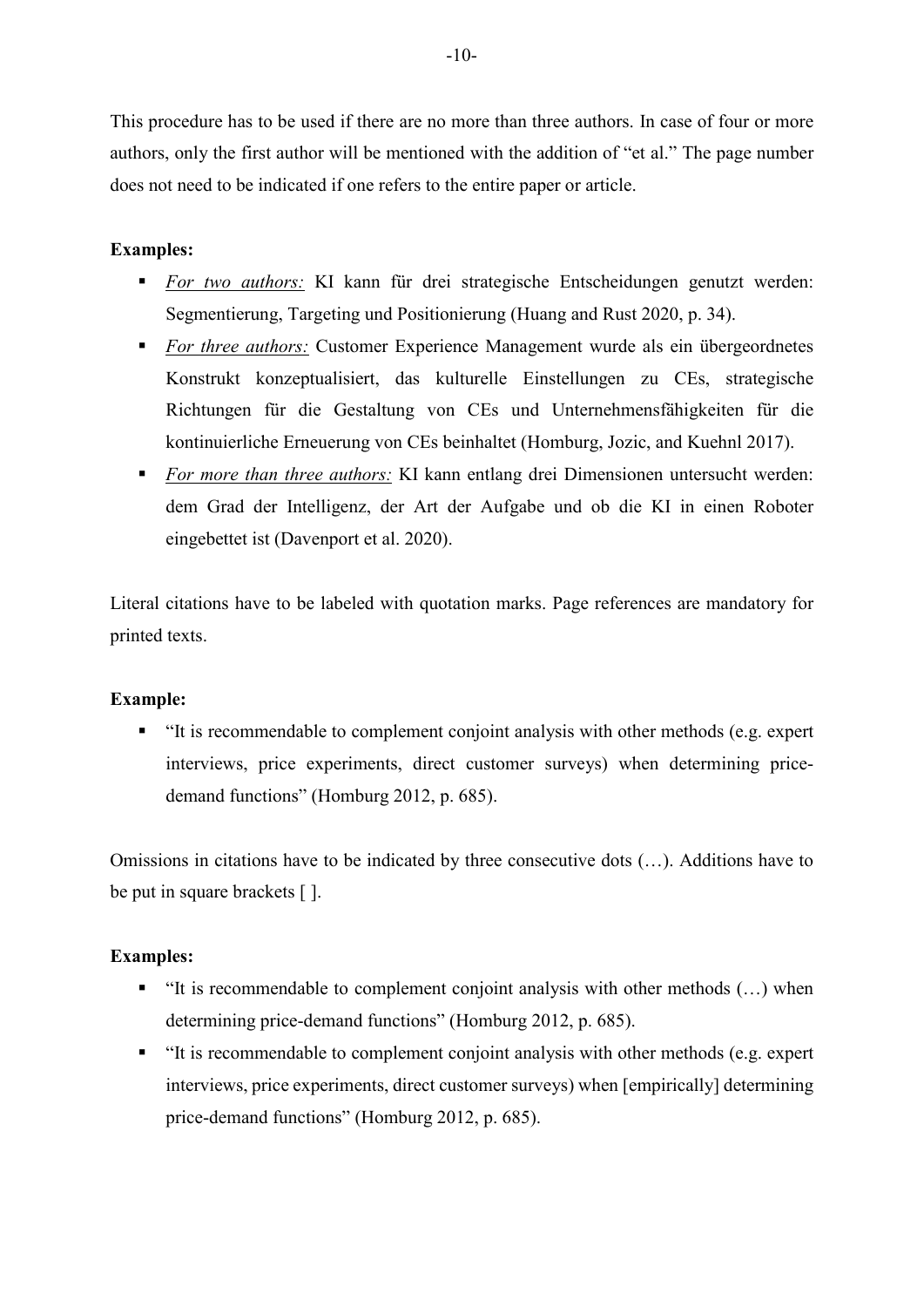References to other sources have to be placed at the end of the thought that has been taken from that source. If an entire paragraph reflects a thought from a specific source, the source has to be included at the end of that paragraph.

# <span id="page-10-0"></span>**8 Bibliography**

The bibliography has to list authors in alphabetical and chronological order. Hence, if several works of an author are used, they have to be ordered based on the year of publication, beginning with the oldest work. If several literary works of an author are used from the same year, a lowercase letter has to be inserted behind the year, beginning with the letter "a".

If an author has written works in collaboration with several other authors, those works have to be listed in the bibliography subsequent to his or her individual publications. First, works with one coauthor are cited in alphabetical and chronological order, then those with two coauthors and so on.

Journals, books, dissertations etc. are not listed separately.

The bibliography follows the rules of the *Journal of Marketing*. You may use the Citavi templates "Journal of Marketing" for English theses or "Journal of Marketing (German)" for German theses.

#### **8.1 Authors with multiple works:**

Blessing, Gerald, Christina Kuehnl (2020), … Homburg, Christian, Daniel Jozic, Christina Kuehnl (2017), …

Kuehnl, Christina (2019a), ... Kuehnl, Christina (2019b), … Kuehnl, Christina, Alexandra Mantau (2013), …

#### **8.2 Monographs:**

Homburg, Christian (2017), *Marketingmanagement: Strategie – Instrumente – Umsetzung – Unternehmensführung*, 6. ed., Wiesbaden.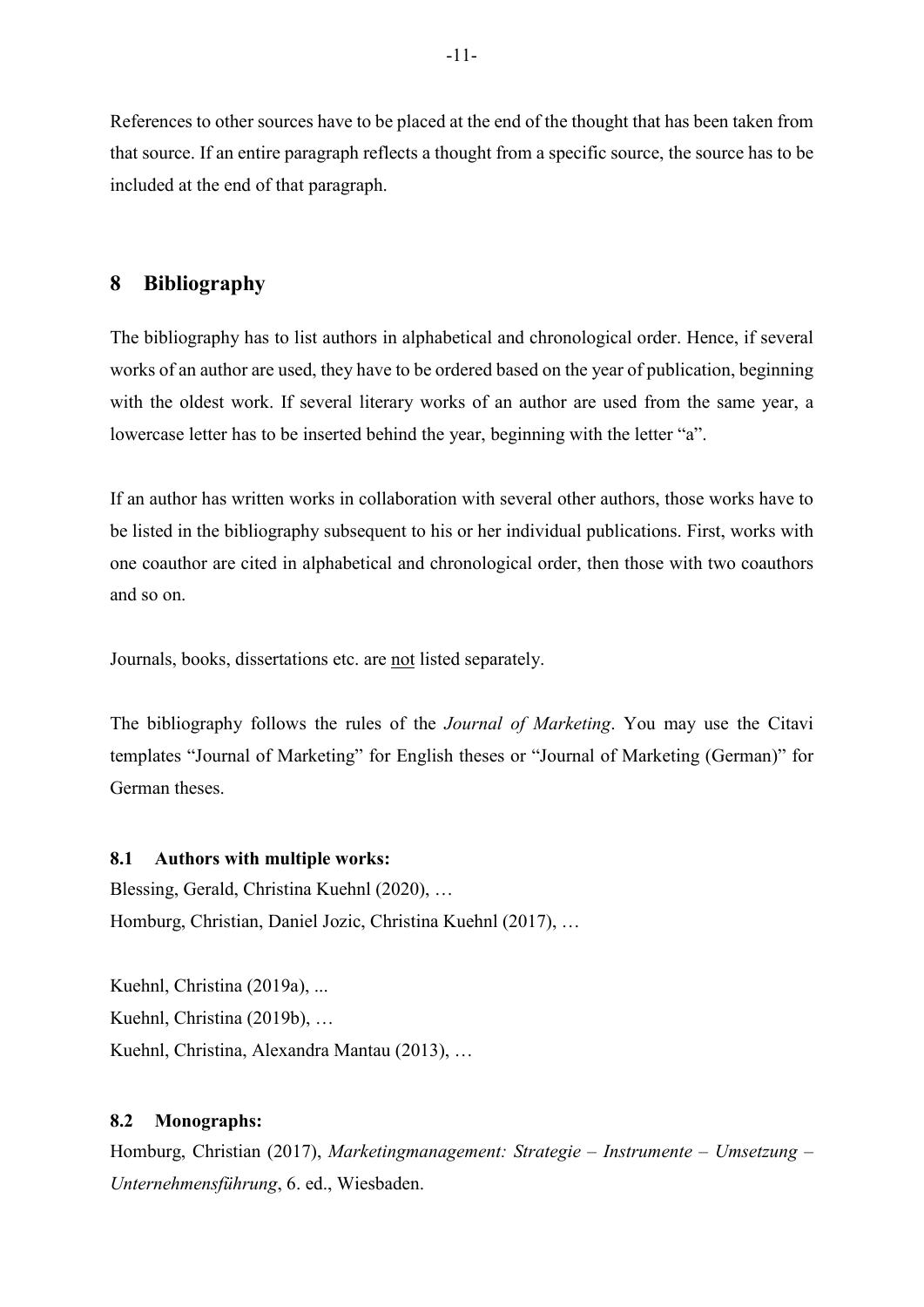#### **8.3 Journals:**

Kuehnl, Christina, Andreas Fuerst, Christian Homburg, and Matthias Staritz (2017), "Toward a Differentiated Understanding of the Value-Creation Chain", *British Journal of Management*, 28 (03), 444–463.

Please note: for certain journals, e.g., *Journal of Marketing, Journal of Marketing Research* and *Journal of Consumer Research*, it is customary to cite the month instead of the number of the volume.

# **8.4 Collected editions:**

Jozic, Daniel, and Christina Kühnl (2016), "Customer Experience Management", in *Kundenzufriedenheit: Konzepte – Methoden – Erfahrungen*, 9. ed., Christian Homburg, ed., Wiesbaden: Gabler, 411–440.

# **8.5 Internet sources:**

ZDF (2019), Ergebnisse der ARD/ZDF Onlinestudie 2019 [http://www.ard-zdf](http://www.ard-zdf-onlinestudie.de/files/2019/Ergebnispraesentation_ARD_ZDF_Onlinestudie_PUBLIKATION_extern.pdf)[onlinestudie.de/files/2019/Ergebnispraesentation\\_ARD\\_ZDF\\_Onlinestudie\\_PUBLIKATION](http://www.ard-zdf-onlinestudie.de/files/2019/Ergebnispraesentation_ARD_ZDF_Onlinestudie_PUBLIKATION_extern.pdf) [\\_extern.pdf](http://www.ard-zdf-onlinestudie.de/files/2019/Ergebnispraesentation_ARD_ZDF_Onlinestudie_PUBLIKATION_extern.pdf) [01.12.2019].

(Date in square brackets = release order date)

#### **8.6 Citing sources with incomplete information**

It may be that relevant information pertaining to a source is not available. Is, for example, the author unknown, this is to be indicated by N.N. (Nomen nescio).

#### **Example:**

N.N. (2020), CONTINENTAL, Wie viel Schulden für Vitesco? Wirtschaftswoche, 10, 6.

Sources for which the location of the year of publication are unknown are to be treated accordingly. The missing location or year is to be indicated by n/a. The abbreviations are to be included in the list of abbreviations.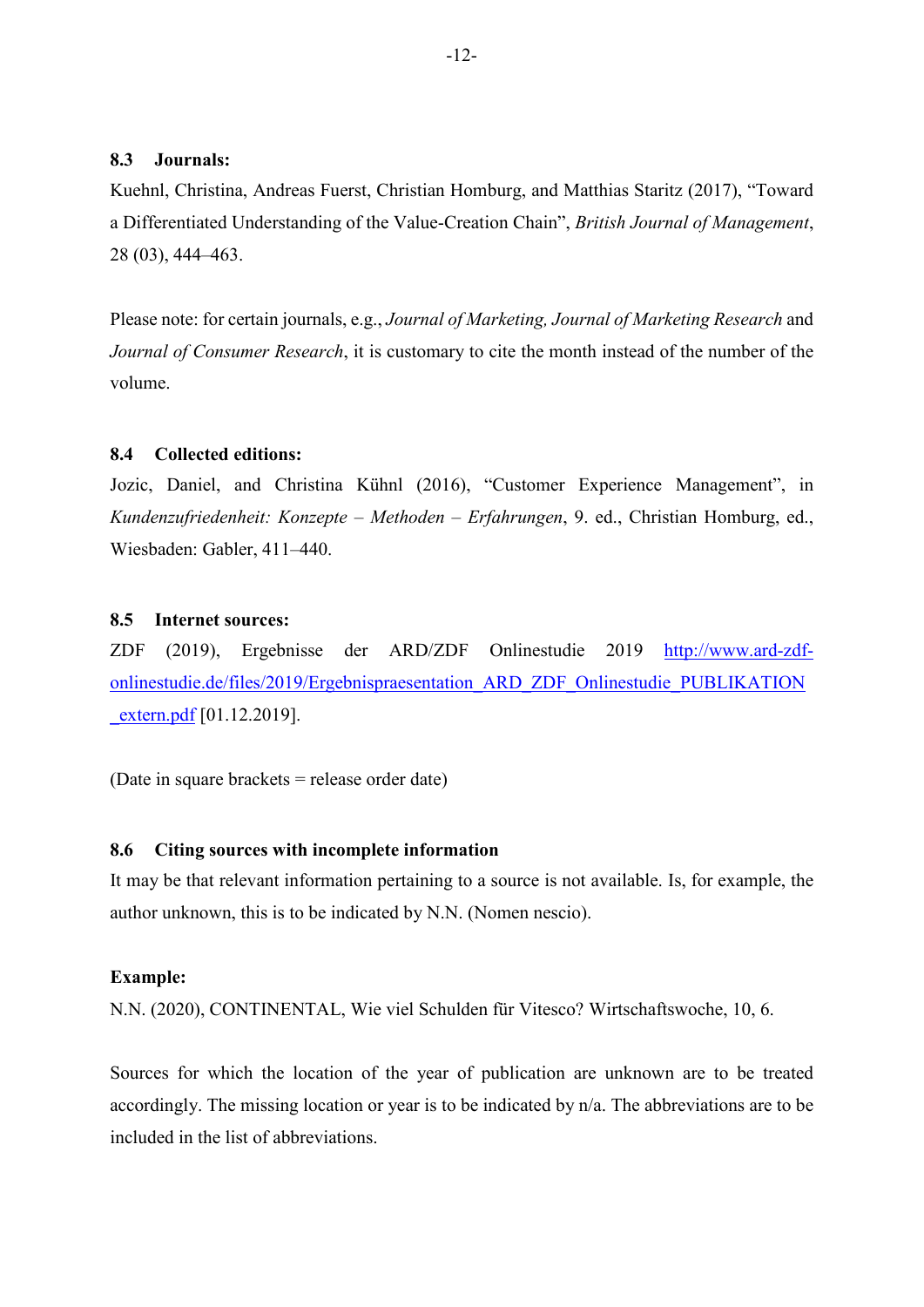#### **8.7 Citing sources published in the USA**

When citing books published in the USA, the location, with the exception of New York, has to be accompanied by the acronym of the respective state, e.g. Upper Saddle River, NJ or San Francisco, CA.

#### Literaturverzeichnis

- Homburg, Christian (2017), Marketingmanagement: Strategie Instrumente Umsetzung -Unternehmensführung, 6. Aufl., Wiesbaden.
- Jozic, Daniel, und Christina Kühnl (2016), "Customer Experience Management", in Kundenzufriedenheit: Konzepte - Methoden - Erfahrungen, 9. Aufl., Christian Homburg, Hrsg. Wiesbaden: Gabler, 411-440.
- Kuehnl, Christina, Andreas Fuerst, Christian Homburg, und Matthias Staritz (2017), "Toward a Differentiated Understanding of the Value-Creation Chain", British Journal of Management, 28 (03), 444-463.

Figure 2: Illustration of a bibliography

# <span id="page-12-0"></span>**9 Plagiarism**

Writing a thesis at our department necessitates mutual trust. You commit to writing the thesis independently and without outside help. This includes marking sentences and text passages as citations if appropriate. Cited passages, whose origins are not specified, especially those taken from sources available on the internet, are considered to be plagiarized.

In case of plagiarism, the department reserves the right to not evaluate the thesis in part or in whole. By submitting your thesis, you acknowledge this policy and agree that your thesis may be analyzed using plagiarism detection software.

### <span id="page-12-1"></span>**10 Further reading**

In addition to the formal guidelines for writing theses offered in these pages, students are advised to turn to the relevant literature to answer further questions while preparing their thesis. For example: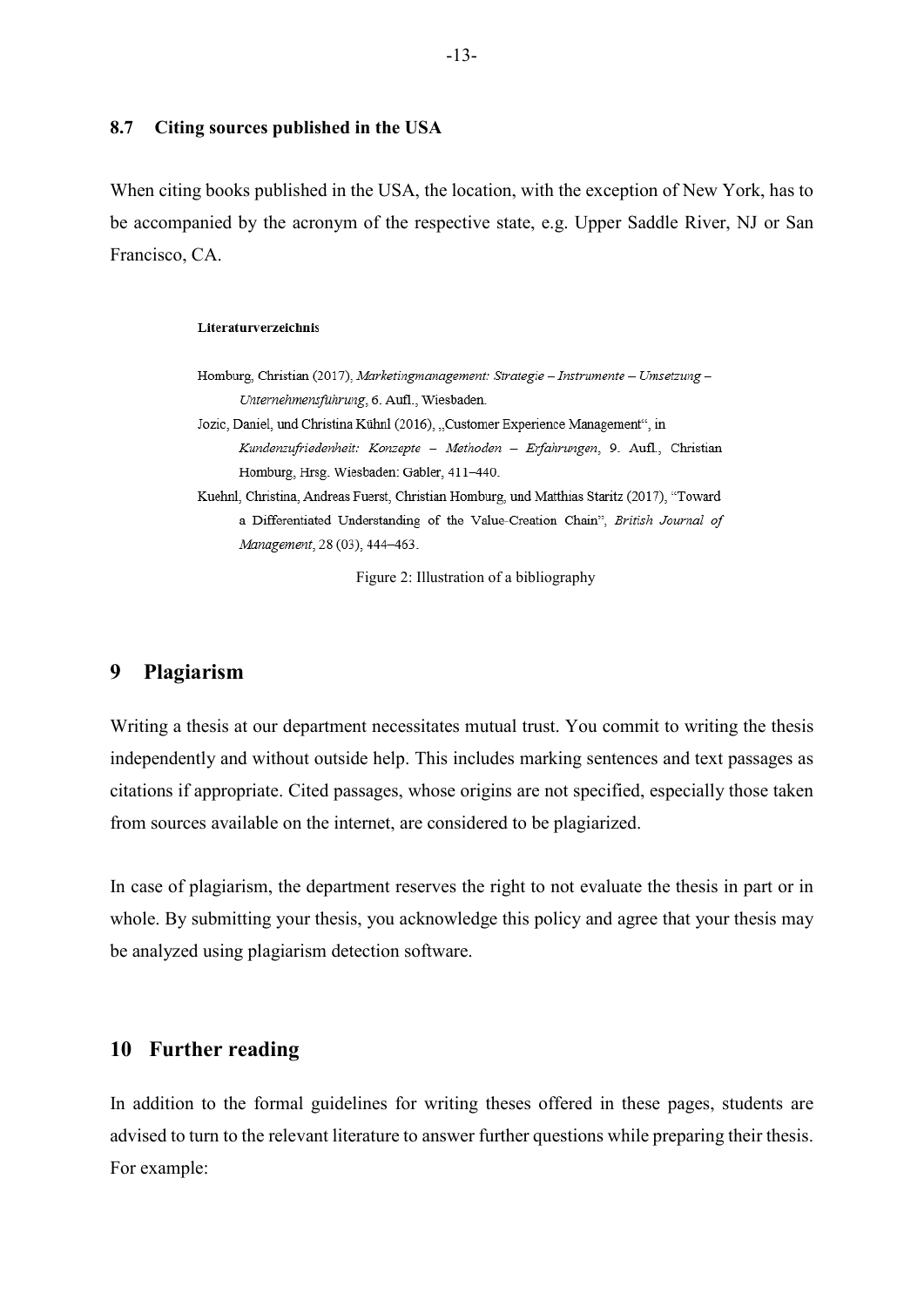Theisen, Manuel R. (2017), *Wissenschaftliches Arbeiten: Erfolgreich bei Bachelor- und Masterarbeit*, 17. ed., München.

# <span id="page-13-0"></span>**11 Appendix**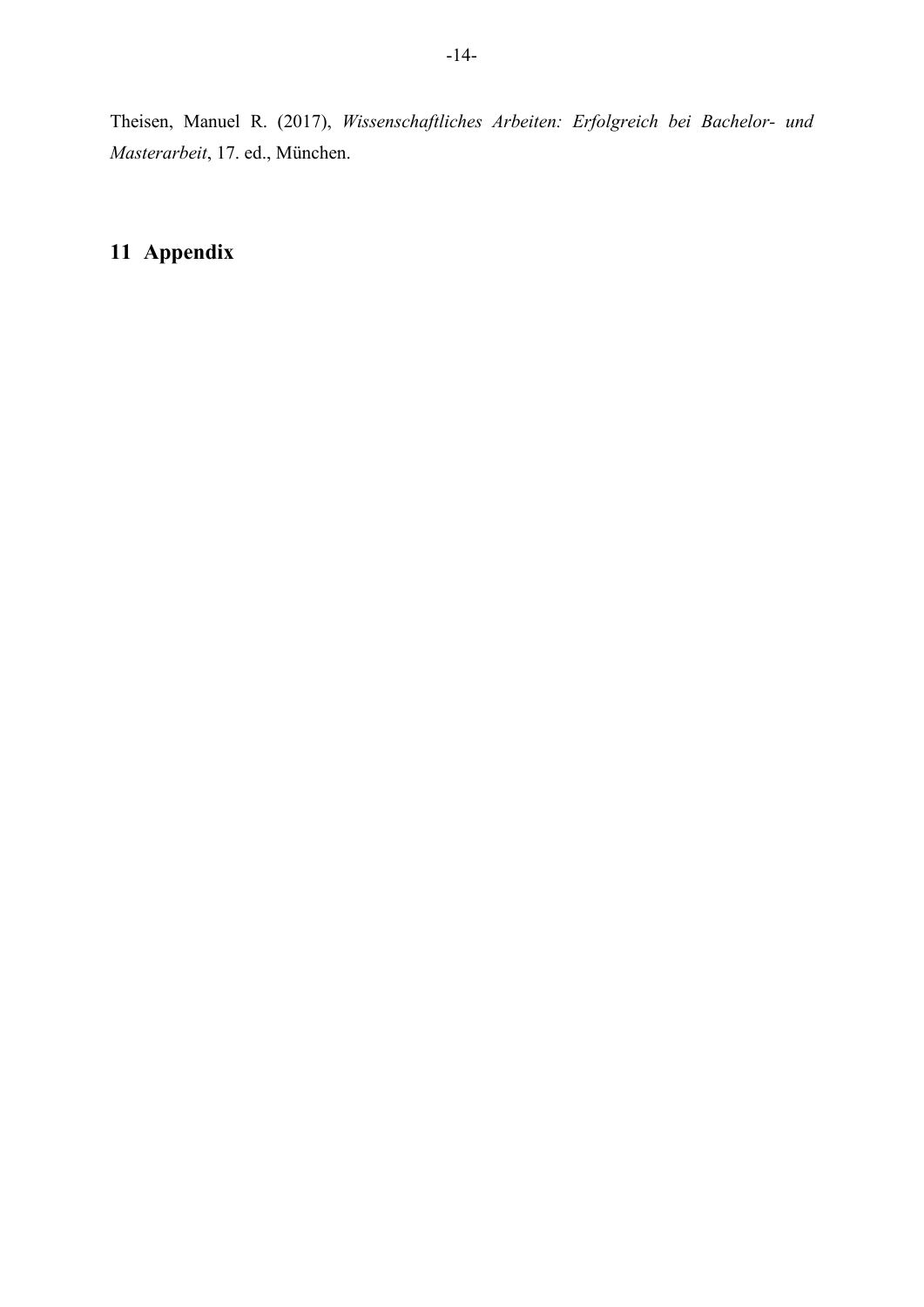**Appendix 1.** Example: title page in German

von:

*Titel der Bachelor-, Seminar-, Master- oder Diplomarbeit, Seminars / Falls Master-/Diplomarbeit: zusätzlich englischer Titel der Arbeit Seminar- / Bachelorarbeit oder Master-/Diplomarbeit* vorgelegt bei: Prof. Dr. Christina Kühnl Abteilung VI Lehrstuhl für ABWL und Marketing Betreuer: *Titel, Name des Betreuers* Universität Stuttgart *WiSe/SoSe 20XY/XZ Vorname Name Matrikelnummer Anschrift Telefon E-Mail-Adresse* Stuttgart*, im Monat Jahr*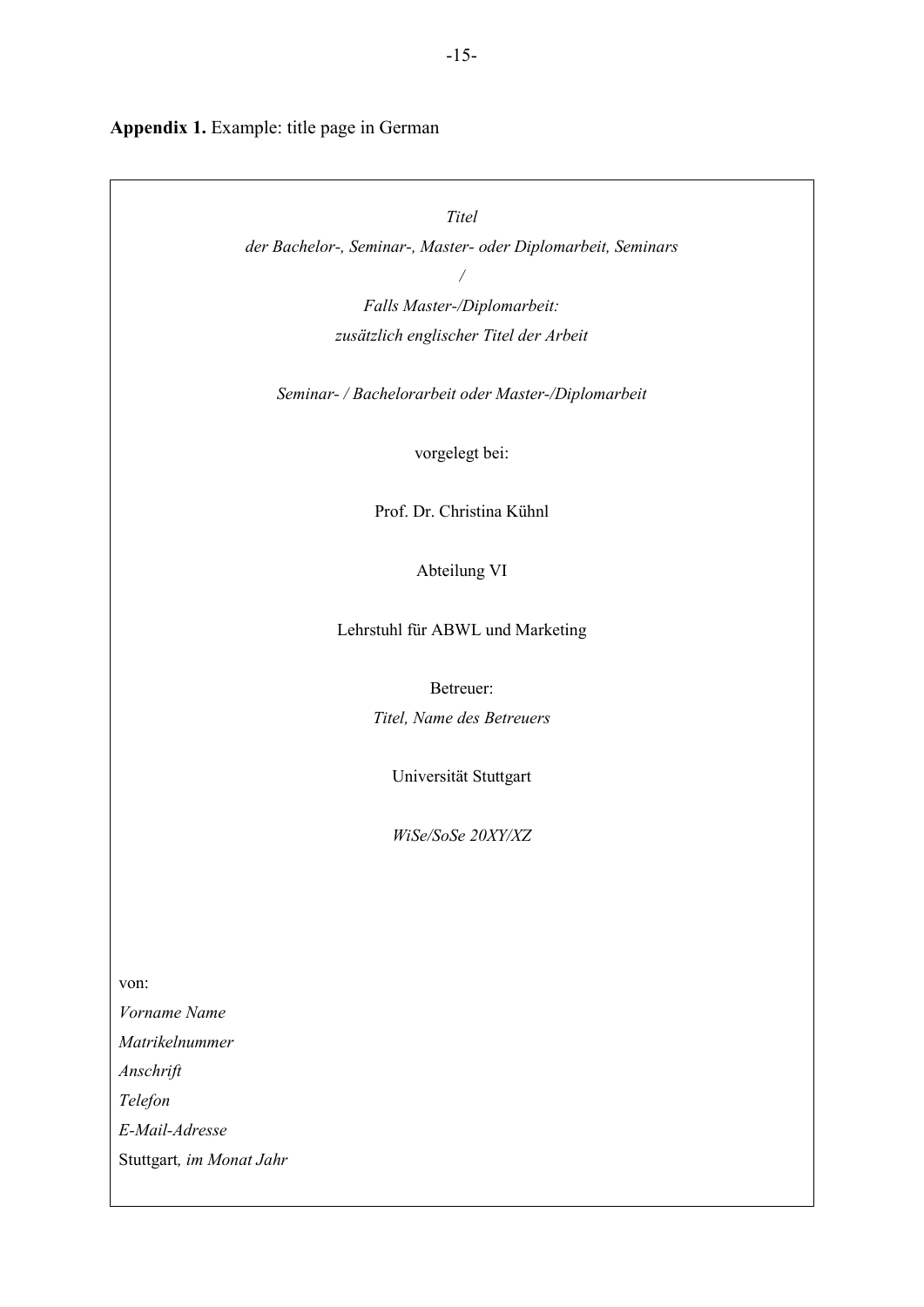# **Appendix 2***.* Example: title page in English

|                       | Title                                                    |
|-----------------------|----------------------------------------------------------|
|                       | of the seminar paper or bachelor thesis or master thesis |
|                       |                                                          |
|                       | Seminar Paper / Bachelor Thesis / Master Thesis          |
|                       | submitted to:                                            |
|                       | Prof. Dr. Christina Kuehnl                               |
|                       | Department VI                                            |
|                       | <b>Marketing Department</b>                              |
|                       | Advisor:                                                 |
|                       | <b>Advisor's Name</b>                                    |
|                       | University of Stuttgart                                  |
|                       | Summer semester / Winter semester 20XY/XZ                |
|                       |                                                          |
|                       |                                                          |
|                       |                                                          |
| by:                   |                                                          |
| First and last name   |                                                          |
| Student ID number     |                                                          |
| <b>Address</b>        |                                                          |
| Telephone             |                                                          |
| Mail Address          |                                                          |
| Stuttgart, Month Year |                                                          |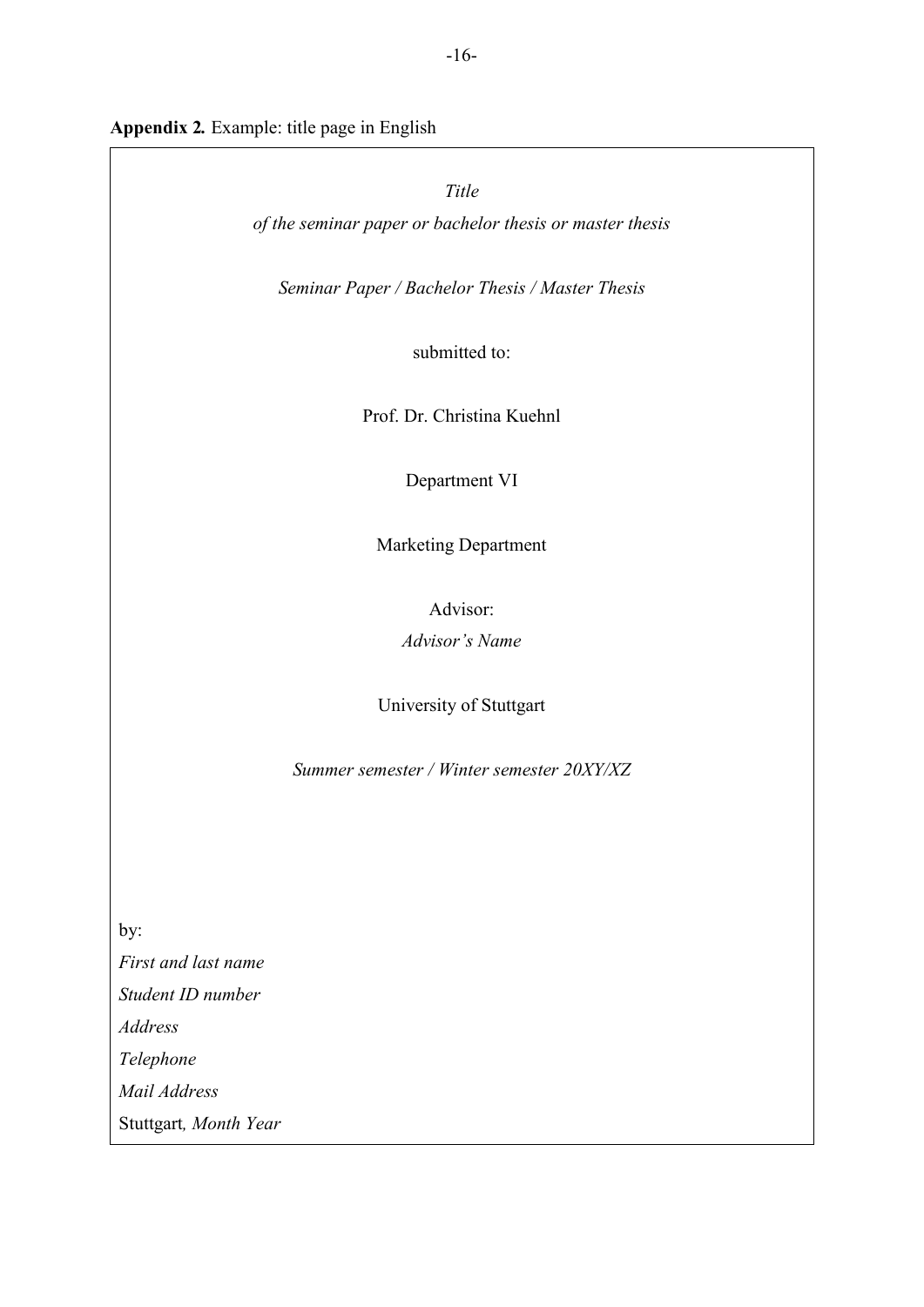**Appendix 3.** Template: statutory declaration

I hereby declare,

- $\blacksquare$  that this thesis or, in case of a group thesis, my parts of this thesis was written independently and without outside help.
- that I used none but the listed sources and that all passages cited word-for-word or in my own words are marked as such,
- that I used none but the listed resources and tools,
- that the submitted thesis was not subject of another examination procedure either in whole or in significant part,
- that the thesis has not been previously published either in whole or in part and
- that the electronic version corresponds to the other versions of the text.

*Place, Date*

*Name of Student*

\_\_\_\_\_\_\_\_\_\_\_\_\_\_\_\_\_\_\_\_\_\_\_\_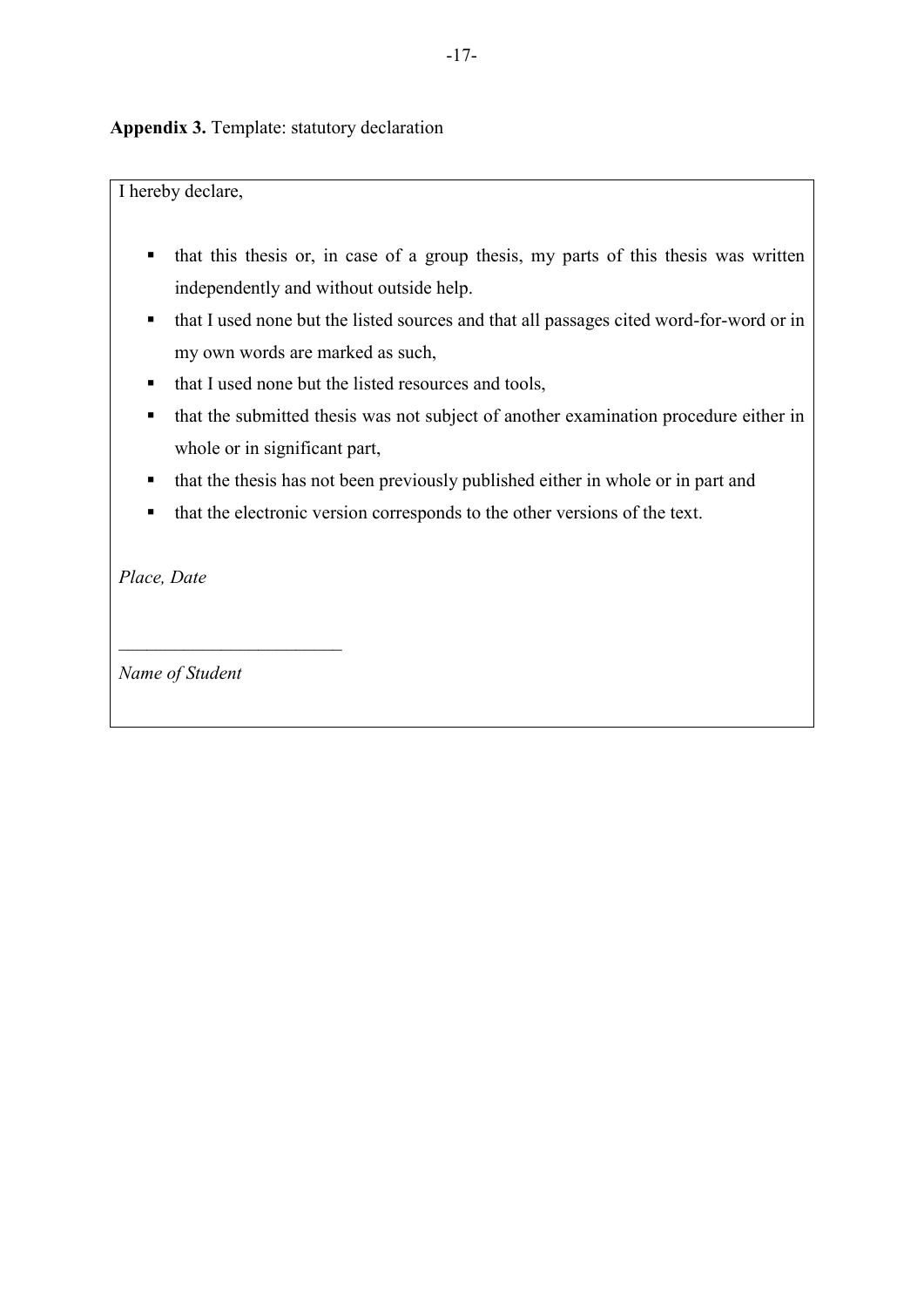# We hereby declare that this thesis was written as described in the table below. **Chapter title Student 1** *Name* **Student 2** *Name* …. Chapter 1 - Introduction 50% 50% … Chapter 2 0% 100% ... Chapter 3 100% 0% ... Chapter xy … Chapter xy - Conclusion 50% 50% … *Place, Date* \_\_\_\_\_\_\_\_\_\_\_\_\_\_\_\_\_\_\_\_\_\_\_\_ \_\_\_\_\_\_\_\_\_\_\_\_\_\_\_\_\_\_\_\_\_\_\_\_ *Name Student 1 Name Student 2*

# **Appendix 4.** Template: contribution statement

Apart from Introduction and Conclusion, which may be jointly written, each chapter of your thesis should be written by one student only and be marked accordingly.